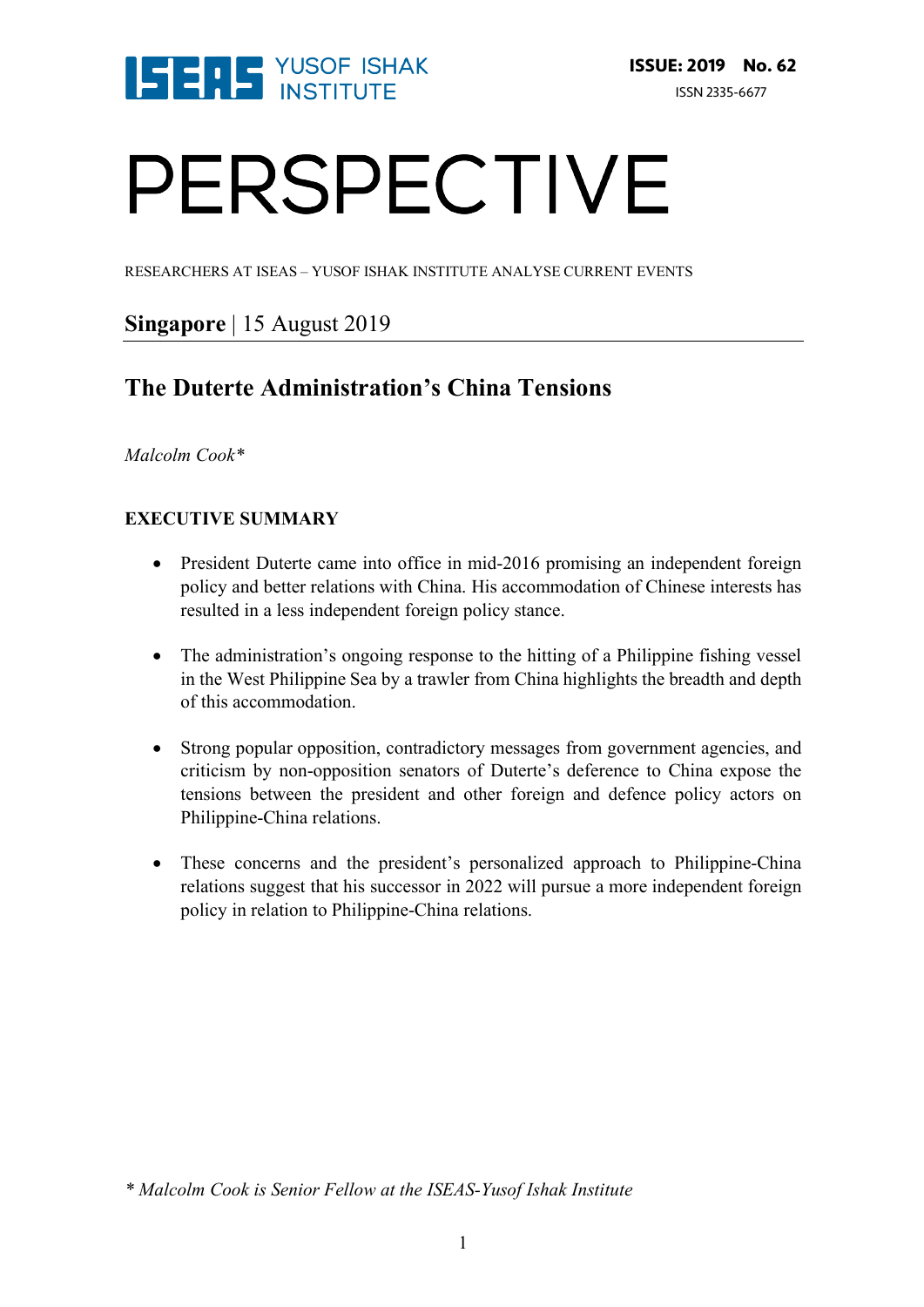

#### **INTRODUCTION**

The militant left has accused each presidential administration of breaking the 1987 Constitution in the service of American interests in the Philippines. Article 2, Section 7 of the constitution dictates that,

*"The State shall pursue an independent foreign policy. In its relations with other states the paramount consideration shall be national sovereignty, territorial integrity, national interest, and the right to selfdetermination."* 

Concerns that Philippine relations with the former colonial metropole were undermining the national interest spread beyond the militant left during the administration of Benigno Aquino III. Under Aquino, the Philippines strengthened security and diplomatic relations with the US in response to China's seizure of Panatag (Scarborough) Shoal and unlawful activities in the West Philippine Sea.1

President Rodrigo Duterte and his administration claimed that they would conduct an independent foreign policy by having a more distant, autonomous relationship with the US, strengthening ties with neighbouring countries, and repairing the very strained relations with China. The president's travel schedule reflects this reorientation. President Duterte has officially visited Japan and China numerous times, hosted reciprocal state visits by Prime Minister Abe and President Xi, and has been to each Southeast Asian state. He has not visited the US (or any other "Western" state).

Halfway through the single six-year term of the Duterte presidency, the administration's foreign policy, with the president as its "chief architect,"2 accommodates Chinese interests even in key areas of domestic policy. The Duterte administration risks replacing a foreign policy perceived as being too deferential to US interests with one that is too deferential to Chinese ones. And this is happening at a time when the unlawful activities of vessels from China (and others) in the West Philippine Sea undermine Philippine territorial integrity. The 2017-2022 National Security Policy statement recognizes that,

*"The dispute over the West Philippine Sea remains to be the foremost security challenge to the Philippines' sovereignty and territorial integrity."3*

## **THE RECTO BANK INCIDENT**

On 9 June, a small wooden fishing boat with 22 Filipino fishermen onboard anchored for the night at Recto (Reed) Bank in the West Philippine Sea. It was then struck by a larger steel-hulled trawler from China unlawfully fishing in the West Philippine Sea. The trawler then abandoned the 22 fishermen to their fate in violation of maritime law and good maritime practice. The stranded fishermen then hailed a nearby fishing vessel from Vietnam that rescued them from their sinking vessel.

The Duterte administration's response so far to the 9 June incident, led by the president himself, serves as a good case study for the current Philippine foreign policy's deference to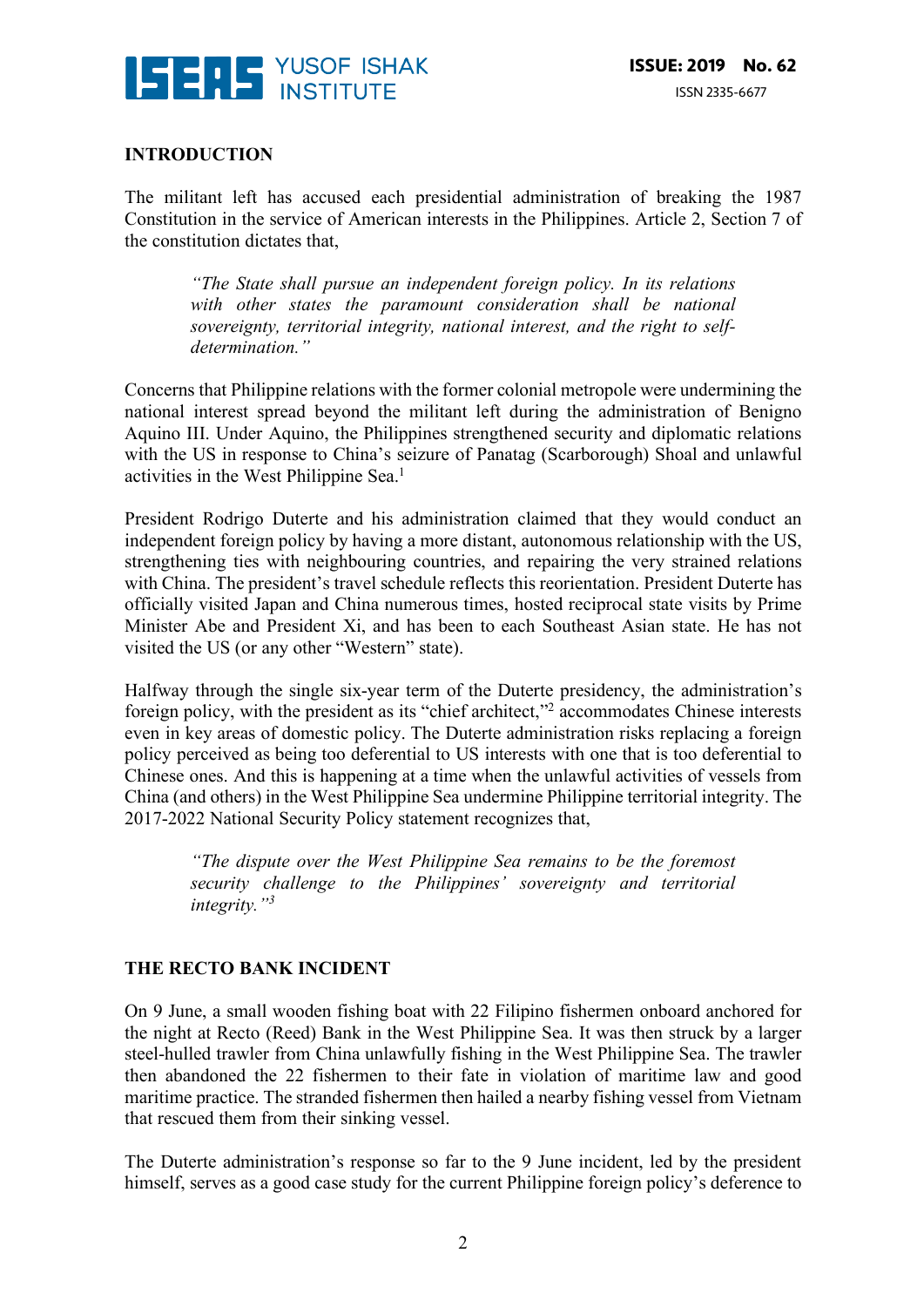

Chinese interests, particularly as it is in a key domestic policy area with clear constitutional requirements.

More than a week later, on 17 June, in his first public comments on the incident, President Duterte declared it a "little maritime incident" and suggested that an assertive Philippine response could lead to a nuclear weapon attack from China.4 This downplaying of the incident echoed the Chinese government's 13 June description of the collision as a "normal maritime incident." The next day, presidential spokesperson Salvador Panelo claimed that the Philippine government could not "summon" the Chinese ambassador to the Philippines and that President Duterte saw no reason to "invite" him for a discussion on the incident.<sup>5</sup>

Senior administration figures then questioned the Filipino fishermen's account of the collision suggesting that they may have been at fault.<sup>6</sup> The Philippine Coast Guard report on the incident submitted to the president does not support the claims that the 9 June incident was a little or normal maritime incident or that the Filipino crew was at fault.

Article 12, Section 2 of the 1987 Philippine Constitution requires that,

*"The State shall protect the nation's marine wealth in its archipelagic waters, territorial sea, and exclusive economic zone, and reserve its use and enjoyment exclusively to Filipino citizen."* 

The presence of the Chinese and Vietnamese fishing vessels at Recto Bank clearly violated this clause. When asked why the Philippine government was not enforcing this constitutional requirement in relation to fishing by Chinese vessels in the West Philippine Sea, the Office of the President provided four justifications:

- The Philippines needed to protect its overall relationship with China and China's role in infrastructure financing<sup>7</sup>;
- As a "friend" of the Philippines, the Chinese government would not permit Chinese fishing vessels to fish in Philippine waters $s$ ;
- The Philippines could not enforce its constitutional requirements, and those of the 1998 Fisheries Code, on China as this may lead to an unwinnable war against China. Attempts to enforce Article 12, Section 2 would be thoughtless and senseless;<sup>9</sup>
- And finally, President Duterte had reached a previously unannounced verbal agreement with President Xi permitting Chinese vessels to fish in the West Philippine Sea, and not just in the territorial waters of the disputed Panatag Shoal.

The presidential spokesperson's clarification of the last justification deepened the accommodation of Chinese interests in the West Philippine Sea even further. On 24 July, Presidential spokesperson Salvador Panelo stated that China had "legal and constructive possession of the South China Sea", expanding on President Duterte's claim in his 22 July State of the Nation Address that China had "legal possession" of the South China Sea.<sup>10</sup> These official statements are inconsistent with the July 2016 unanimous arbitration tribunal ruling that China was infringing upon Philippine maritime rights in the West Philippine Sea,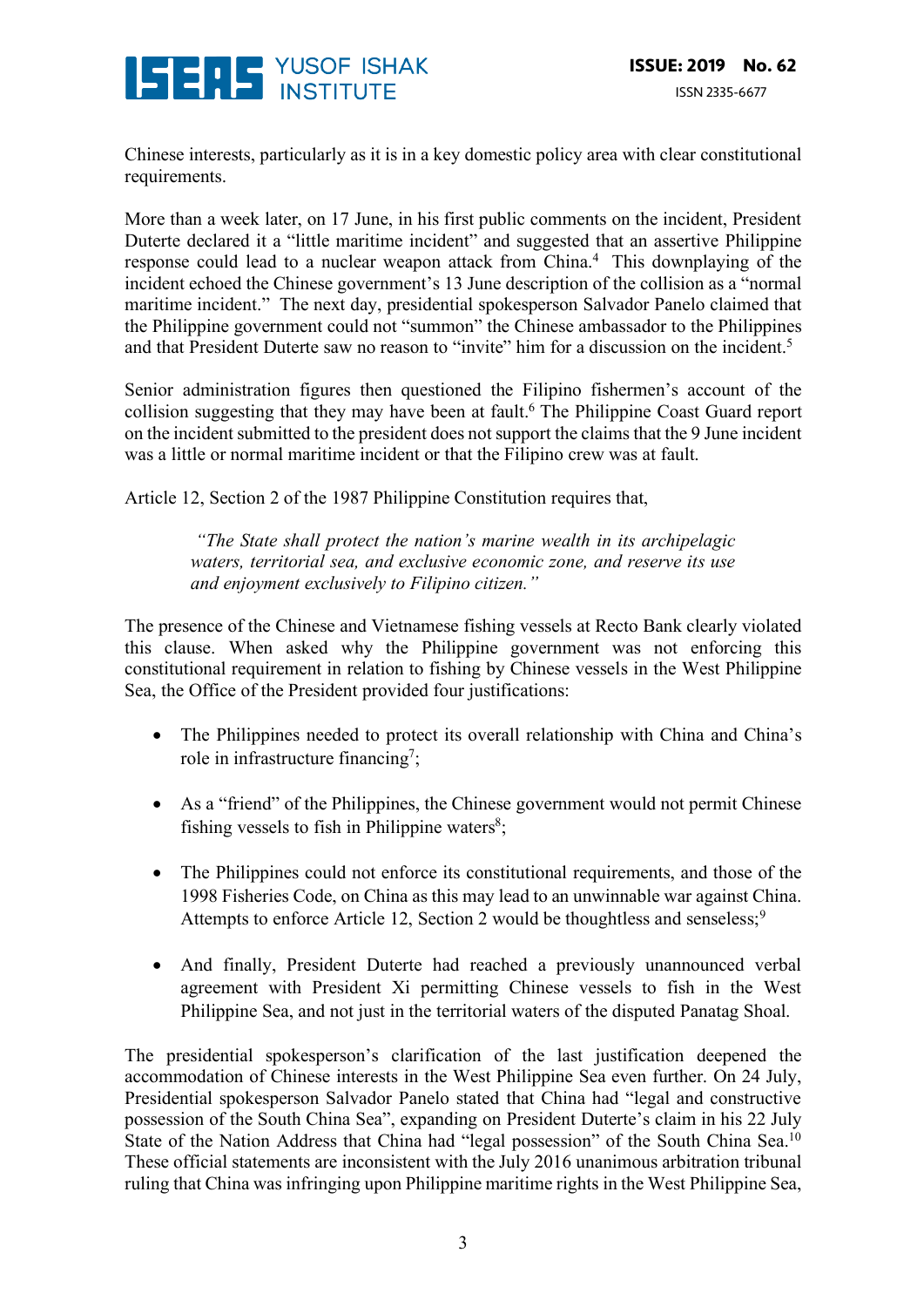

and that China's nine-dash line claim to the majority of the South China Sea is not supported by the United Nations Convention on the Law of the Sea (UNCLOS).

The Duterte administration's deference to China's interests in the West Philippine Sea has pierced the separation between domestic and foreign policy. On 9 July Solicitor General Jose Calida argued that the Philippine Supreme Court should dismiss a petition filed against the government for failing to protect the marine environment in the West Philippine Sea. Calida argued that as the petition contests Chinese actions in the West Philippine Sea this makes it a foreign policy issue and beyond the scope of the Supreme Court.<sup>11</sup> The 1987 Constitution defines the exclusive economic zone as Philippine waters, making any actions undertaken in the West Philippine Sea a Philippine domestic, not foreign, policy issue.

## **DUTERTE'S CHINA RHETORIC**

The response so far by President Duterte and his spokesperson to the Recto Bank incident is consistent with how the president has represented China for the duration of his term. President Duterte has represented China as a beneficent and punitive great power and the Philippine-China relationship as not one between sovereign equals under international law. Instead, it is one in which the Philippines is a friend dependent on China and President Xi Jinping's generosity and mercy.

In an interview with Chinese state media during his state visit to China in October 2016, President Duterte stated that "The only hope of the Philippines economically, I'll be frank with you, is China", and claimed that he himself is Chinese.12 In 2018, on his way to the Boao Forum for Asia in China, President Duterte expressed his personal love for Xi Jinping and declared that "So I would say, I need China. More than anybody else at this time in our national life I need China."13

The president consistently contends that the Philippines cannot and should not act against Chinese interests in the Philippines even when these interests contravene Philippine laws, as China's punitive reaction will be too costly. President Duterte's response to public concern over the growing presence of illegal Chinese workers in Metro Manila reflected this view. In a mid-term campaign speech in February 2019, the president, referring to illegal Chinese workers in the Philippines, stated that, "the Chinese here, just let them work here. Just let them. Why? We have 300,000 Filipinos in China. That is why I cannot just say 'Leave.' What if the 300,000 are suddenly kicked out?"<sup>14</sup> Later, the president claimed there are 400,000 Filipinos working in China.

These repeated references to likely punishments from China if the Philippine government enforces domestic laws appear to overstate both the likelihood of the threatened punishments and the depth of Philippine vulnerability to these punishments. The Joko Widodo administration in Indonesia has actively enforced its maritime rights in its exclusive economic zone including in areas that overlap with China's excessive claims in the South China Sea. Jakarta has detained erring foreign fishing vessels including from China and destroyed them. Beijing has not retaliated with military operations (or nuclear attacks).

According to the Philippine Statistics Authority, the number of registered overseas Filipino workers in Taiwan is greater than in mainland China.<sup>15</sup> Central bank statistics on overseas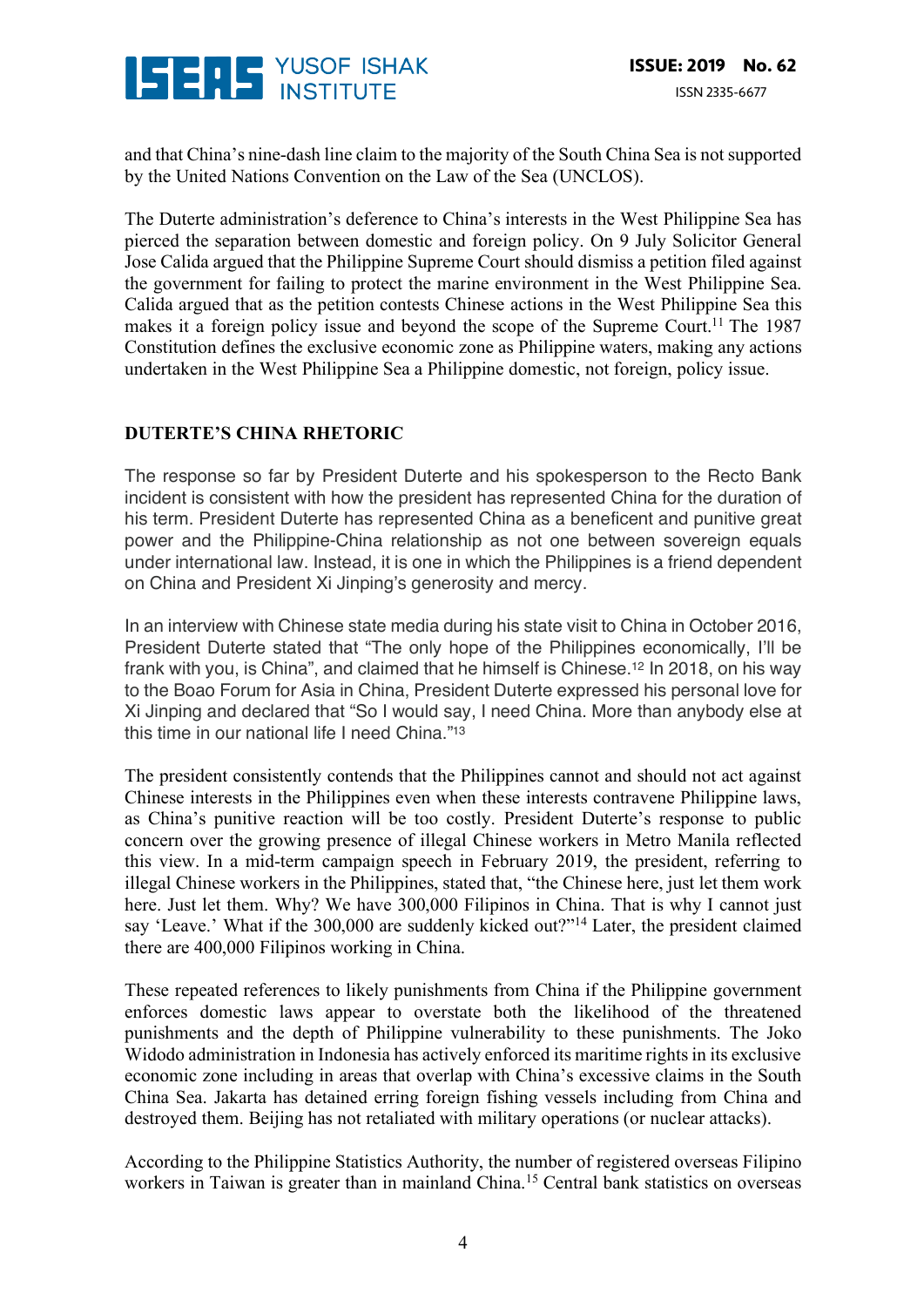

remittances also suggest that President Duterte significantly overstated the number of Filipinos working in China and the associated Philippine vulnerability. In 2018, monitored remittance inflows from mainland China to the Philippines accounted for less than 0.2% of total inflows. Those from Hong Kong accounted for less than 3% of the total. Singapore alone accounted for 6.4% of total inflows, <sup>16</sup> and fewer than 300,000 Filipinos reside in Singapore.

## **CONTRADICTING VOICES**

President Duterte's approach to Philippine-China relations is one that is most out of line with public opinion of all of his administration's policies. Rather than seeing China as a generous friend of the Philippines, Filipinos trust China the least by a considerable margin among seven foreign countries listed in the quarterly *Social Weather Stations* polls.17 In a poll taken after the Recto Bank incident, 87% agreed that "the government should apprehend Chinese fishermen causing the destruction of marine resources in the West Philippine Sea". Only 5% supported the current accommodative approach.<sup>18</sup>

In the first half of President Duterte's term, the Philippine Senate exhibited the most independence from the executive among the co-equal branches of government. Senators' reactions to the executive's response to the Recto Bank incident have been mixed and do not match the assumed division between the small Liberal party-aligned opposition and the super-majority of senators supposedly aligned with the president.

Senator Cynthia Villar, the top vote-getter in the 2019 mid-term elections, agreed with President Duterte that it was a small incident that should not affect relations with China.<sup>19</sup> Senate President Vincente Sotto claimed that the Philippine Coast Guard had visual evidence that the trawler from China was not at fault for the collision.<sup>20</sup> The Coast Guard's final report did not support this view, however. Neophyte senator Francis Tolentino, who was personally endorsed by the president during the 2019 mid-term election campaign, argued that the secret verbal agreement between President Duterte and Xi Jinping on Chinese fishing in the West Philippine Sea was legally binding and did not require Senate ratification. This abnormal reading of the 1987 Constitution was questioned by opposition senator and Minority Floor Leader Franklin Drilon.<sup>21</sup>

Panfilo Lacson, an independent senator often included in the counting of Duterte's Senate super majority, struck a different note. In reaction to the presidential spokesperson Panelo's explanation of President Duterte's response to the Recto Bank incident, Lacson questioned whether Panelo was "lawyering for China," and noted that the president's 17 June statement appeared to be defending the trawler from China and not the 22 stranded Filipino fishermen.22 Senator Richard Gordon, also counted as part of the super-majority, argued that Philippine foreign policy should not rely on the personal relations of President Duterte with foreign leaders and that the Senate should have been advised of the verbal fishing agreement.23

Members of President Duterte's own cabinet have also contradicted core elements of the president's response to the Recto Bank incident and the explanation of this response by Panelo. On 3 July, Foreign Secretary Teodoro Locsin publicly contradicted Panelo. Citing Drilon, Locsin countered that the secret verbal agreement to allow vessels from China to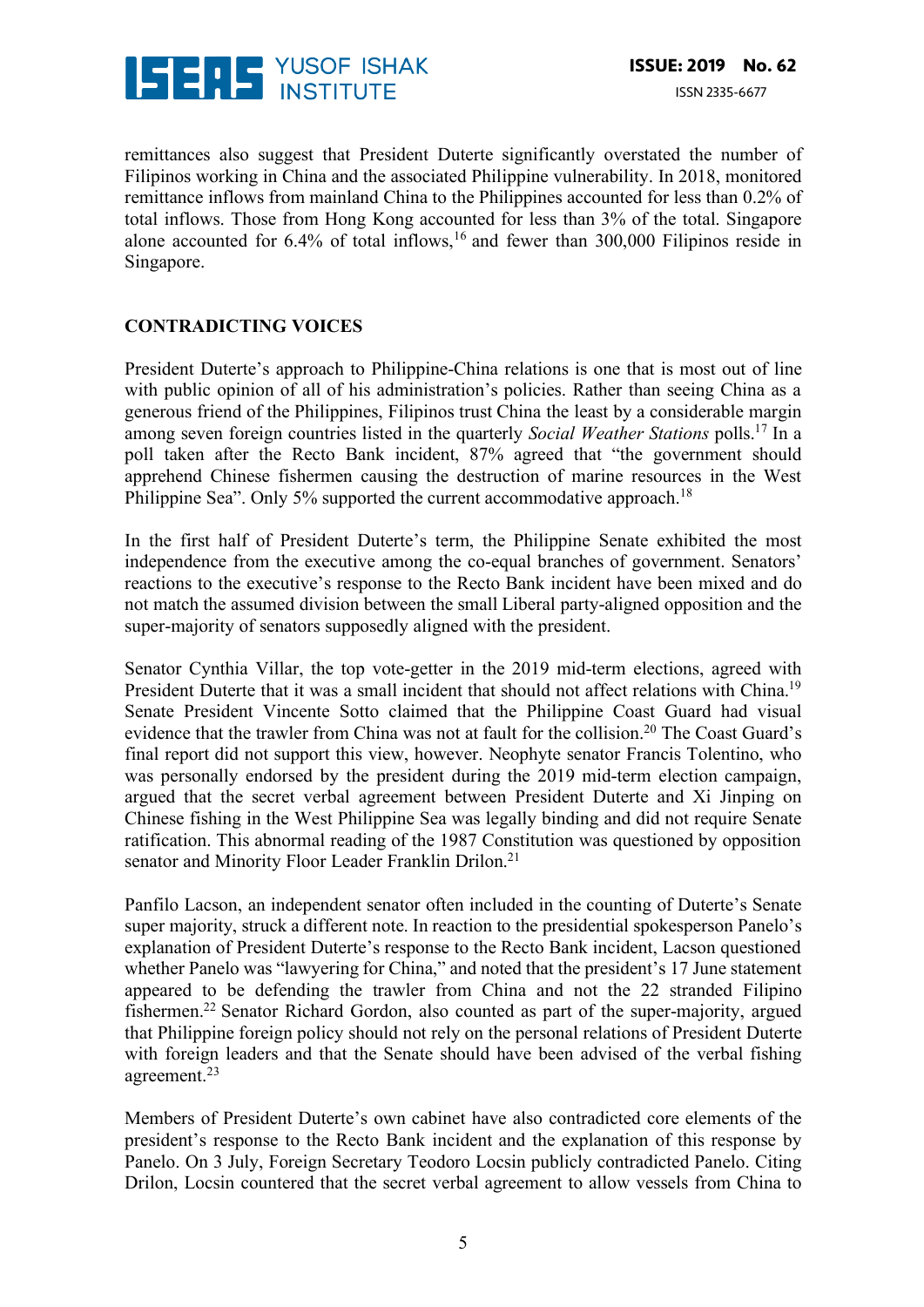

fish in the West Philippine Sea was not legally binding or policy. It was an unenforceable verbal agreement.24 On 1 August, the Philippine Department of National Defense released a statement of the West Philippine Sea (WPS) that states the Philippines is in legal possession and position of the West Philippine Sea. It elaborates further that,

*"Ultimately, the UNCLOS, ratified in 1982 by many countries including the Philippines and China, is the legal basis of the Philippines' claim of sovereign rights over its EEZ. This was further affirmed by the PCA award to the Philippines in 2016, which invalidated China's so-called historical claim delineated by its Nine-Dash Line. Thus, the Philippines has two documents to support its claims versus none for the Chinese. Thus, the Chinese presence in the WPS is akin to somebody squatting on a piece of land owned by someone else."25*

#### **LOOKING FORWARD**

Over the last three presidential terms, each succeeding president has taken a very different approach to Philippine-China relations and China's unlawful actions in the West Philippine Sea than their predecessor. During her extended presidency from 2001 to 2010, Gloria Macapagal-Arroyo downplayed the West Philippine Sea problem and claimed Philippine-China relations had reached a golden moment. After Chinese public vessels disrupted energy exploration in Recto Bank and China took de facto control of Panatag Shoal, the Aquino administration from 2012 to 2016 focused Philippine-China relations on China's infringement of Philippine maritime rights in the West Philippine Sea. President Duterte has returned to the Macapagal-Arroyo approach with an even greater accommodation of Chinese interests in the Philippines. He doubled down on this approach in his response to the 9 June incident, thus making it a much larger issue than it could have been.

The strong public disapproval of Duterte's greater deference to China in the West Philippine Sea and in Philippine-China relations and the very personalized nature of current Philippine-China relations suggest that this alternating pattern may repeat in 2022. The next Philippine president may manage the tensions in the Philippines over how to deal with China and its unlawful activities in the West Philippine Sea in a manner that is less accommodating of Chinese interests in the Philippines and more accommodating of Philippine public opinion and the 1987 Constitution.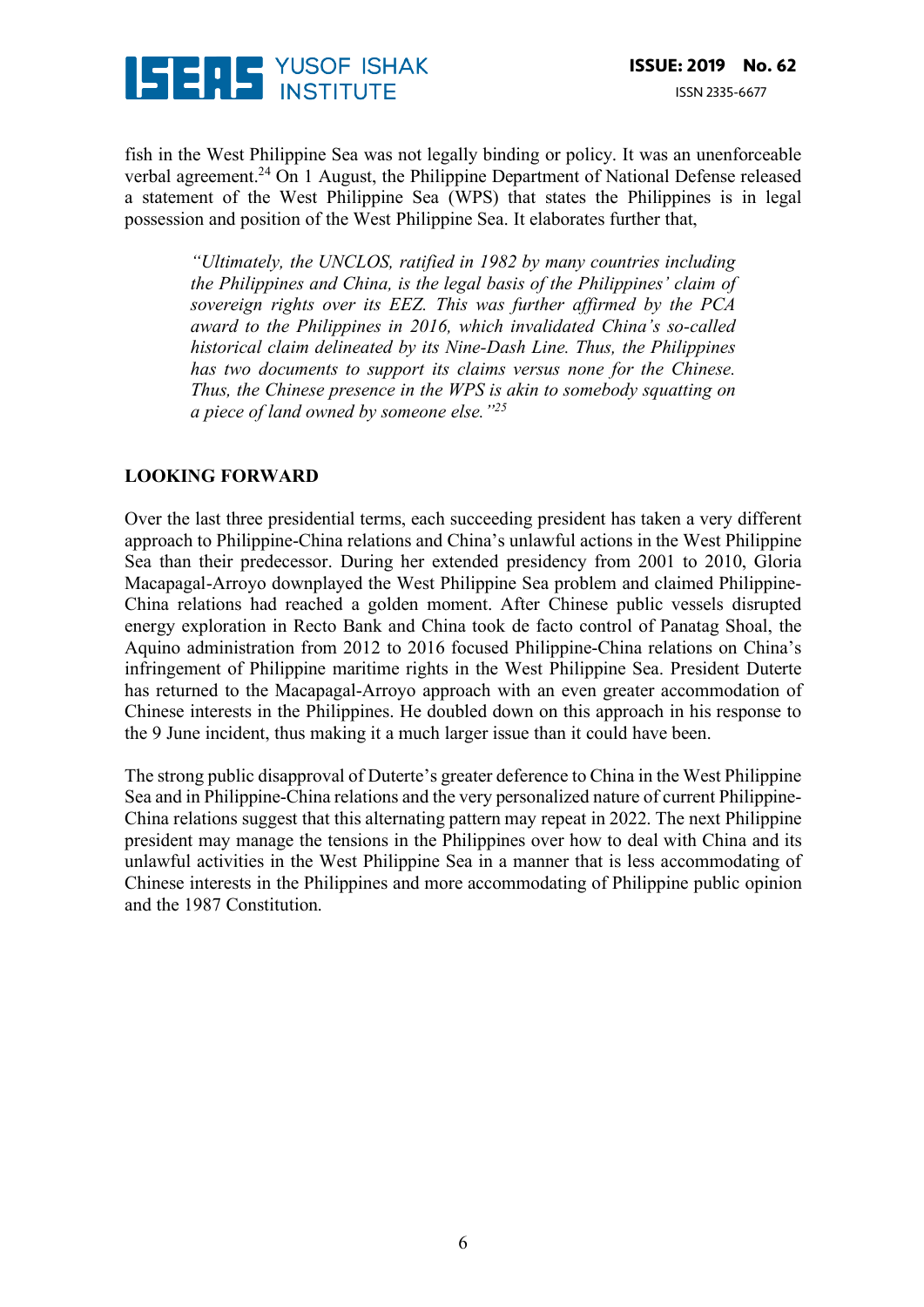

<sup>1</sup> Administrative Order No. 29 in 2012 includes the Philippine exclusive economic zone in the South China Sea. The West Philippine Sea covers, "The maritime areas on the western side of the Philippine archipelago are hereby named as the West Philippine Sea. These areas include the Luzon Sea as well as the waters around, within and adjacent to the Kalayaan Island Group and Bajo De Masinloc, also known as Scarborough Shoal." https://www.officialgazette.gov.ph/2012/09/05/administrative-order-no-29-s-2012/ 

<sup>2</sup> The Philippine Supreme Court has repeatedly ruled that the president is the "chief architect of the nation's foreign policy." Cited in

http://www.bworldonline.com/content.php?section=opinion=&titleForeign-policy:-not-thepresident%E2%80%99s-job-alone&id=135571

<sup>3</sup> The National Security Policy 2017-2022 can be viewed at

http://www.nsc.gov.ph/attachments/article/NSP/NSP-2017-2022.pdf

<sup>4</sup> Cited in https://www.philstar.com/headlines/2019/06/18/1927498/duterte-sinking-it-was-littlemaritime-accident

<sup>5</sup> Cited in https://www.rappler.com/nation/233328-philippines-refuses-summon-chineseambassador-recto-bank

<sup>6</sup> See https://globalnation.inquirer.net/177468/locsin-probe-shows-ph-crew-share-blame-in-rectobank-hit

<sup>7</sup> See https://www.bworldonline.com/duterte-cites-need-to-preserve-china-relations-aftercollision/

<sup>8</sup> https://www.rappler.com/newsbreak/in-depth/233900-is-philippines-lawyering-for-china-boatsinking-recto-bank

<sup>9</sup> Cited in https://www.rappler.com/nation/234083-duterte-constitutional-mandate-protectph-waters-thoughtless-senseless

<sup>10</sup> Cited in https://globalnation.inquirer.net/178260/palace-china-has-legal-and-constructivepossession-of-south-china-sea<br>
<u>11</u> Cited : 12

Cited in https://www.pna.gov.ph/articles/1074506

<sup>12</sup> Cited in https://time.com/4536302/rodrigo-duterte-china-philippines-xi-jinping/

<sup>13</sup> Cited in https://www.gmanetwork.com/news/news/nation/649403/duterte-i-love-xi-jinpingneed-china-more-than-anybody-else/story/

<sup>14</sup> Cited in https://newsinfo.inquirer.net/1089496/duterte-allow-illegal-chinese-to-work-here

<sup>15</sup> See https://psa.gov.ph/content/statistical-tables-overseas-filipino-workers-ofw-2018

<sup>16</sup> See http://www.bsp.gov.ph/statistics/spei\_pub/Table%2011.pdf

<sup>17</sup> See https://www.sws.org.ph/swsmain/artcldisppage/?artcsyscode=ART-20190719100415

<sup>18</sup> See https://www.sws.org.ph/swsmain/artcldisppage/?artcsyscode=ART-20190712122047

<sup>19</sup> See https://news.abs-cbn.com/news/06/19/19/villar-on-recto-bank-allision-maliit-na-incidentlang

 $\frac{20}{20}$  See https://globalnation.inquirer.net/177083/sotto-photos-could-prove-no-ramming-ofphilippine-fishing-boat

<sup>21</sup> See https://newsinfo.inquirer.net/1147723/baptism-of-fire-tolentino-defends-duterte-xi-verbalfishing-deal-but-admits-hes-got-no-details

 $22$  Cited in https://www.gmanetwork.com/news/news/nation/698276/panelo-acting-like-china-sdefense-counsel-lacson/story/

 $\frac{23}{23}$  See https://globalnation.inquirer.net/177085/gordon-dutertes-personal-friendships-should-notdictate-ph-foreign-policy

 $\frac{1}{24}$  Cited in https://www.rappler.com/nation/234481-locsin-says-duterte-xi-jinping-fishing-dealcannot-be-enforced

 $25$  See

http://www.dnd.gov.ph/PDF2019/DNDPASPressRelease20190801StatementoftheDNDontheWest PhilippineSea.pdf